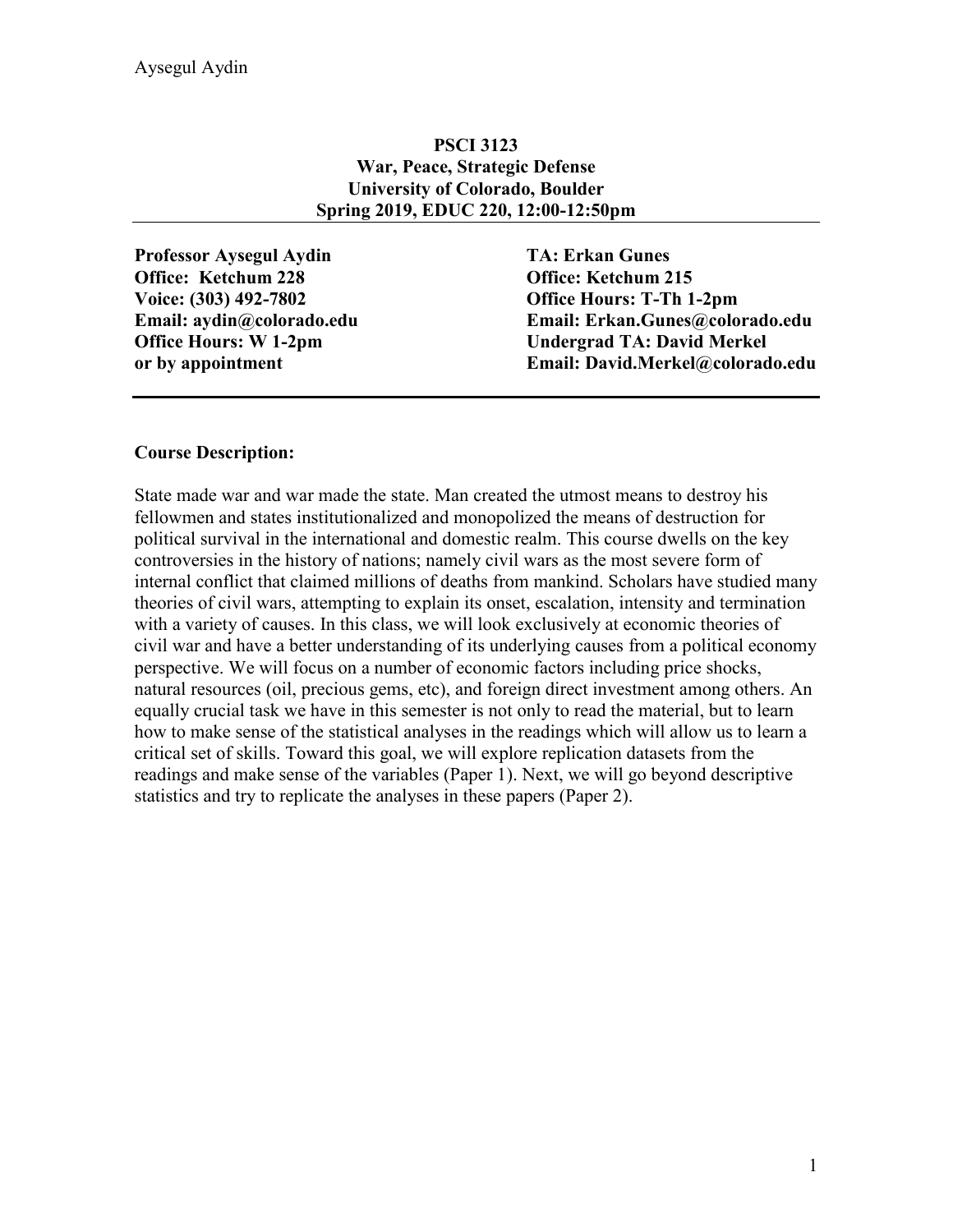# **Course Requirements**

Grades for the course will consist of a midterm exam (25%), a final exam (20%), two short research papers (each 20%) to be completed over the semester, clicker participation on Wednesdays (10%) and in-class participation on Mondays (5%). Final letter grades will be determined using the following percentage scale: A=100-94, A-=93-90, B+=89-86, B=85- 82, B-=81-78, C+=77-74, C=73-70, C-=69-66, D+=65-62, D=61-58, D-=57-54, F=<54.

**(1) Exams:** We have two exams consisting only of short essay questions that require students to write 200-250 words in response to each question. All exams are take-home and are cumulative. Exam questions will be released to your University of Colorado email and answers will be electronically uploaded to the dropbox on Canvas. The midterm is scheduled to be held in Week 7; and the final exam, on the date announced by the University administration (please check the registrar's website). The dropbox closes at exactly 5pm on on Friday in the midterm week and by the end of the time slot assigned for the final exam by the registrar (both deadlines are strict). Make-ups for the exams will be possible ONLY if your absence on the exam day is due to health-related issues (a doctor's note –not appointment-- will be required) or religious obligations (in the latter case, the instructor should be informed early in the semester to make appropriate accommodations, see pg. 3-4 of the syllabus). Any exam emailed to the instructors after the deadline will be subject to 10% reduction in the assignment grade automatically and 10% reduction for each day it is late.

**(2) Papers:** Papers will be written about one of the articles assigned for the course (except for review articles). Papers will apply the R output provided to students on Fridays by our TA Erkan to the replication dataset of the article of your choice. R outputs from Friday workshop will be posted on Canvas after lecture. You are expected to 1) pick a replication dataset you are interested in exploring, open it in R format, 2) run the commands from workshops on your dataset and copy&paste the specific R output from your screen in the paper, and 3) provide the interpretation of each finding under the related result. Tell us clearly what the results mean and how we should make sense of them.

**(3) Participation:** Students are expected to come to class on a regular basis, read the course material and contribute to the discussion in a reasonable manner. The material is supposed to be read before you come to class because they will constitute the core of the discussion. Active learning in the classroom requires active participation and participation requires that you read the material and try to get involved in the class discussion. This semester, we will use clickers extensively. Our Undergrad TA David will walk us through clicker questions about the readings on Wednesdays. We will form groups of three in the classroom and discuss the answers with our colleagues before we go ahead and click. Clicker questions are 10% of the final grade. In addition, students who manage answer at 75% of the questions correctly over the course of the semester will also have 5 points added to their final semester grade. Finally, your participation in the class on Mondays is 5% of your final grade.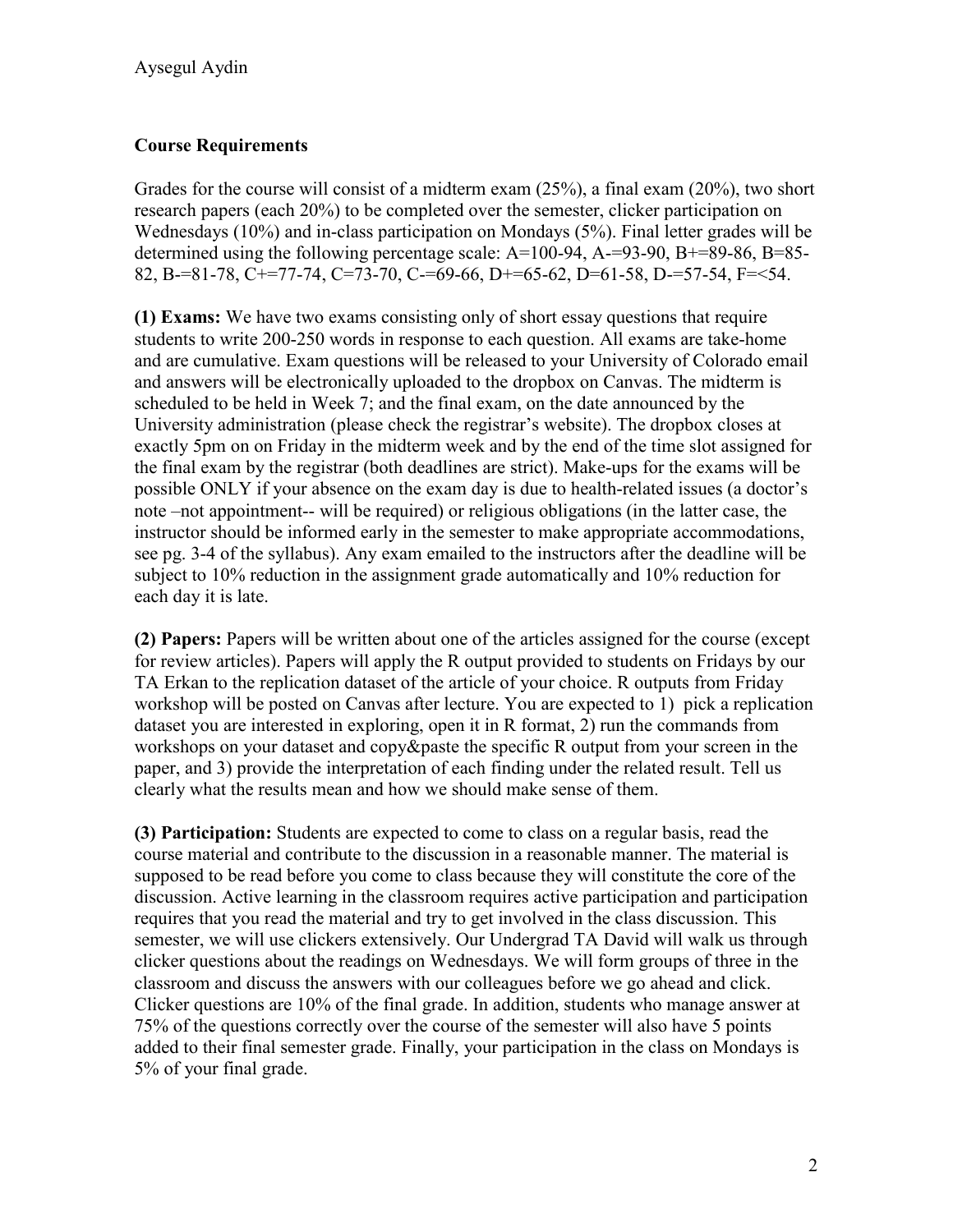# **Reading Material**

Articles that we will read this semester will be posted on the course website on Canvas.

## **Grade Appeals**

All grade appeals should be made in writing. If you believe that a grade you were assigned does not reflect your performance, you can dispute it. You will be asked to write a brief memo explaining why you should have received a higher grade on that assignment. This should be done within a week after the grade is announced. You can hand the memo and the related assignment to the instructors during office hours or after lecture. We will respond to you in writing and address each of your concerns in detail.

## **Students with Disabilities**

If you qualify for accommodations because of a disability, please submit your accommodation letter from Disability Services to your faculty member in a timely manner so that your needs can be addressed. Disability Services determines accommodations based on documented disabilities in the academic environment. Information on requesting accommodations is located on the [Disability Services website.](http://www.colorado.edu/disabilityservices/students) Contact Disability Services at 303-492-8671 or  $\frac{dsinfo(@colorado.edu)}{dsinfo(@colorado.edu)}$  for further assistance. If you have a temporary medical condition or injury, see [Temporary Medical Conditions](http://www.colorado.edu/disabilityservices/students/temporary-medical-conditions) under the Students tab on the Disability Services website.

## **Cheating and Plagiarism**

All students enrolled in a University of Colorado Boulder course are responsible for knowing and adhering to the Honor Code. Violations of the policy may include: plagiarism, cheating, fabrication, lying, bribery, threat, unauthorized access to academic materials, clicker fraud, submitting the same or similar work in more than one course without permission from all course instructors involved, and aiding academic dishonesty. All incidents of academic misconduct will be reported to the Honor Code [\(honor@colorado.edu\)](mailto:honor@colorado.edu); 303-492-5550). Students who are found responsible for violating the academic integrity policy will be subject to nonacademic sanctions from the Honor Code as well as academic sanctions from the faculty member. Additional information regarding the Honor Code academic integrity policy can be found at the [Honor Code Office website.](https://www.colorado.edu/osccr/honor-code)

## **Religious Observances**

Campus policy regarding religious observances requires that faculty make every effort to deal reasonably and fairly with all students who, because of religious obligations, have conflicts with scheduled exams, assignments or required attendance.

Please review the syllabus closely and try to find out whether you have time conflicts with any of the assignments. We encourage you to do so in the first two weeks of the semester and inform us about your concerns either during our office hours or after lecture. See the [campus policy regarding religious observances](http://www.colorado.edu/policies/observance-religious-holidays-and-absences-classes-andor-exams) for full details.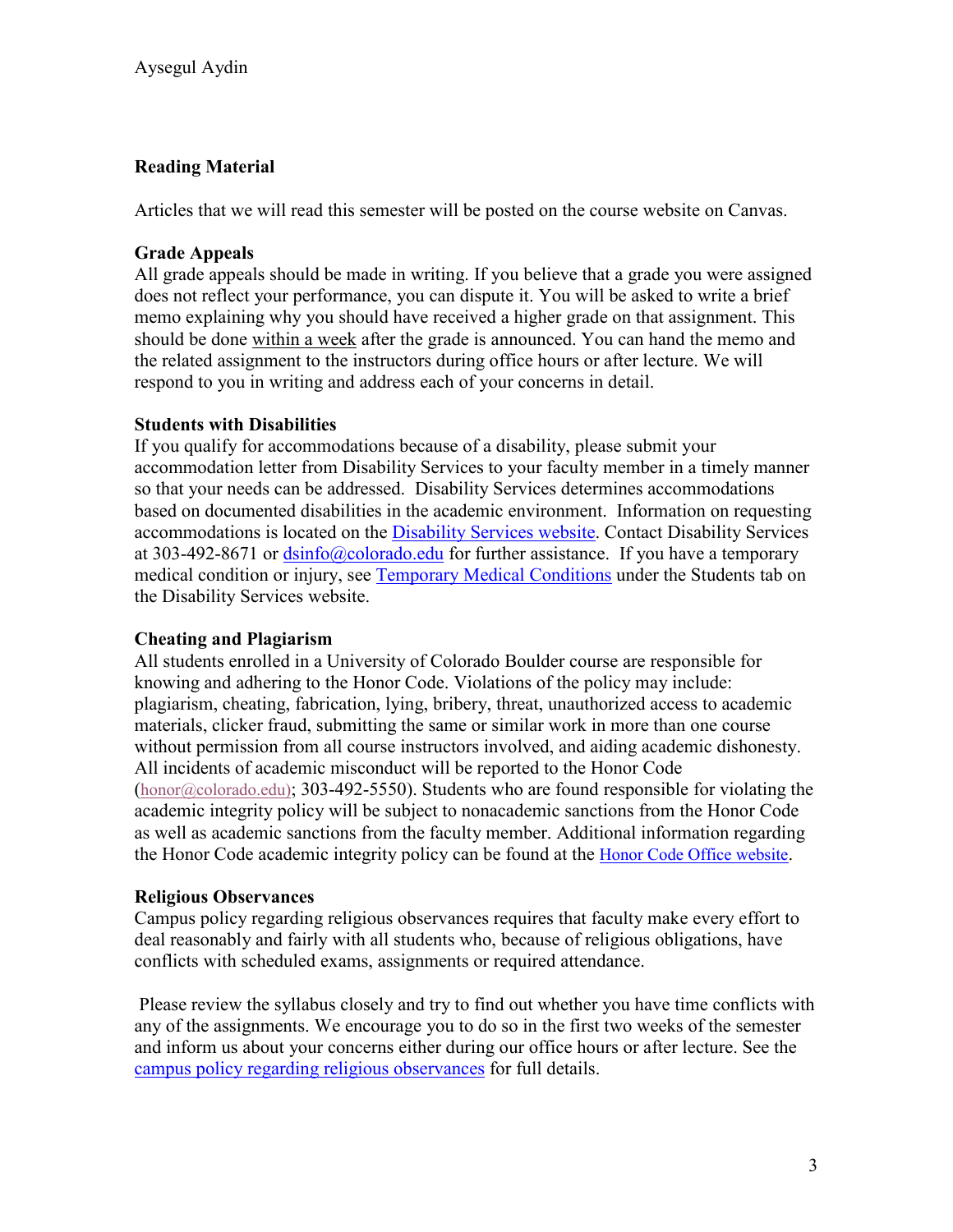### **Classroom Behavior**

Students and faculty each have responsibility for maintaining an appropriate learning environment. Those who fail to adhere to such behavioral standards may be subject to discipline. Professional courtesy and sensitivity are especially important with respect to individuals and topics dealing with race, color, national origin, sex, pregnancy, age, disability, creed, religion, sexual orientation, gender identity, gender expression, veteran status, political affiliation or political philosophy. Class rosters are provided to the instructor with the student's legal name. We will gladly honor your request to address you by an alternate name or gender pronoun. Please advise us of this preference early in the semester so that we may make appropriate changes to my records. For more information, see the policies on [classroom](http://www.colorado.edu/policies/student-classroom-and-course-related-behavior) behavior and the [Student Code of Conduct.](http://www.colorado.edu/osccr/)

### **Discrimination and Harassment**

The University of Colorado Boulder (CU Boulder) is committed to fostering a positive and welcoming learning, working, and living environment. CU Boulder will not tolerate acts of sexual misconduct (including sexual assault, exploitation, harassment, dating or domestic violence, and stalking), discrimination, and harassment by members of our community. Individuals who believe they have been subject to misconduct or retaliatory actions for reporting a concern should contact the Office of Institutional Equity and Compliance (OIEC) at 303-492-2127 or cureport@colorado.edu. Information about the OIEC, university policies, [anonymous reporting,](https://cuboulder.qualtrics.com/jfe/form/SV_0PnqVK4kkIJIZnf) and the campus resources can be found on the [OIEC website.](http://www.colorado.edu/institutionalequity/)

Please know that faculty and instructors have a responsibility to inform OIEC when made aware of incidents of sexual misconduct, discrimination, harassment and/or related retaliation, to ensure that individuals impacted receive information about options for reporting and support resources.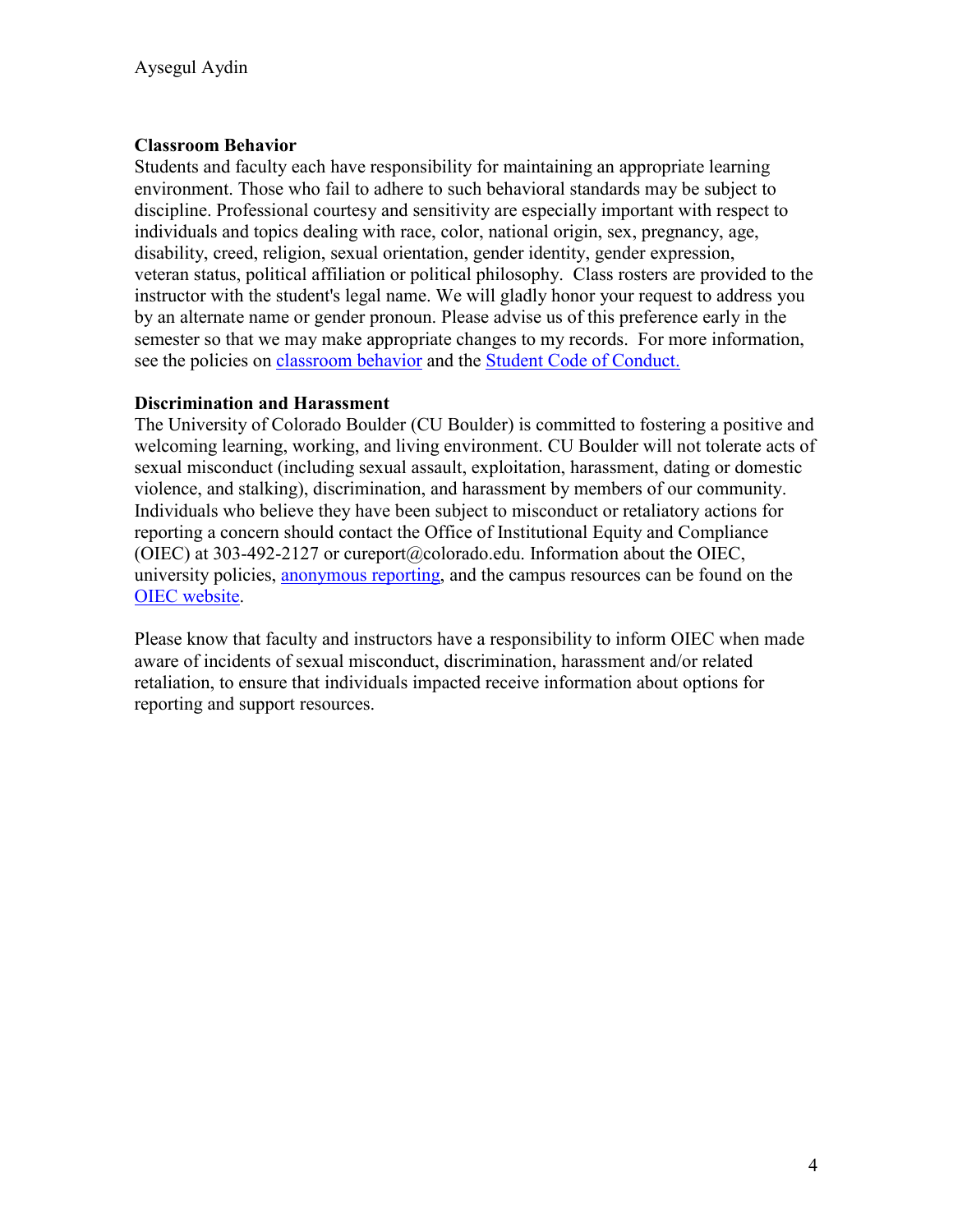# **CLASS SCHEDULE:**

# **WEEK 1 (JAN.14-18): ORGANIZATION AND INTRODUCTORY MEETING**

## **WEEK 2 (JAN.23-25): ECONOMIC APPROACHES IN THE STUDY OF CIVIL CONFLICT: REVIEW ARTICLE (NO CLASS ON MONDAY)**

Jan.23: Paul Collier and Anke Hoeffler. 2004. "Greed and Grievance in Civil War." *Oxford Economic Papers* 56:563-595.

Jan.25: Find your dataset and open it

## **WEEK 3 (JAN.28-FEB.1): PRICE SHOCKS**

Jan.28-30: Oeindrila Dube and Juan F. Vargas. 2013. "Commodity Price Shocks and Civil Conflict: Evidence from Colombia." *Review of Economic Studies* 80(4, 285): 1384-1421.

Feb.1: Variable Names, Units of Analysis (what do the cells and rows represent?)

## **WEEK 4 (FEB.4-8): NATURAL RESOURCES: REVIEW ARTICLE**

Feb.4-6: Michael Ross. 2006. "A Closer Look at Oil, Diamonds, and Civil War." *Annual Review of Political Science* 9: 265-300.

Feb.8: Dependent and Independent Variables

## **WEEK 5 (FEB.11-15): NATURAL RESOURCES: DIAMONDS AND GEMS**

Feb. 11-13: Paivi Lujala, Nils Petter Gleditsch, Elizabeth Gilmore. 2005. "A Diamond Curse: Civil War and a Lootable Resource." *Journal of Conflict Resolution* 49(4): 538- 562.

Feb.15: Descriptive Statistics I (mean, median)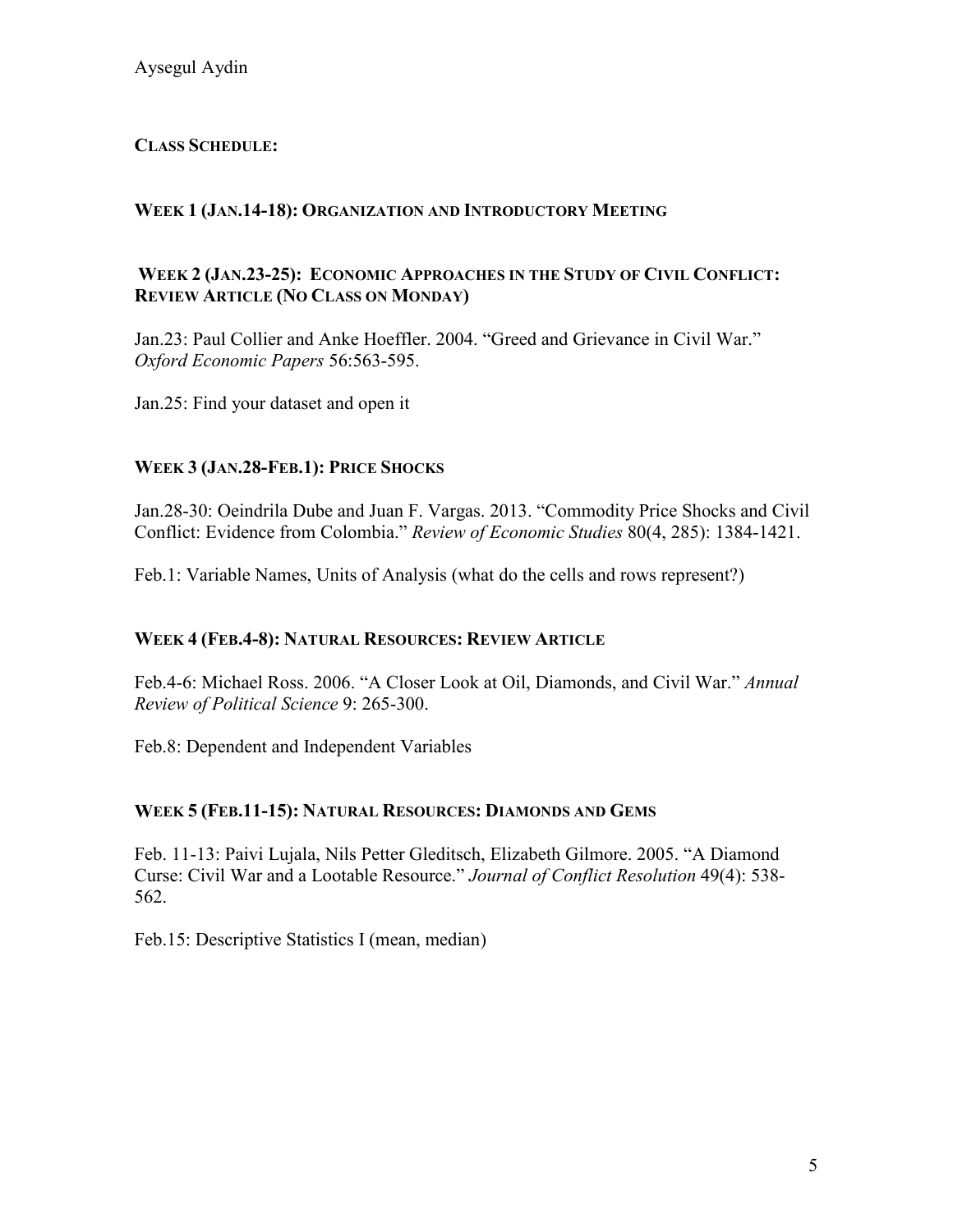## **WEEK 6 (FEB.18-22)**: **OIL**

Feb.18-20: Hanna Fjelde. 2009. "Buying Peace: Oil Wealth, Corruption, and Civil War, 1985-99." *Journal of Peace Research* 46(2): 199-218.

Feb.22: Descriptive Statistics II (std. dev, min-max)

**WEEK 7 (FEB.25-MARCH 1)**: **CLASS WRAP-UP AND MIDTERM (MIDTERM ANSWERS DUE BY FRIDAY 5PM TO BE UPLOADED TO CANVAS, DEADLINES WILL BE OBSERVED, NO CLASS ON FRIDAY, NO STATISTICS WORKSHOP OR CLICKER QUESTIONS, WE WILL GO OVER THE MATERIAL AND TROUBLE SHOOT)**

## **WEEK 8 (MARCH 4-8): INEQUALITY**

March 4-6: Cederman, Lars-Erik, Nils B. Weidmann, and Kristian Skrede Gleditsch. 211. "Horizontal Inquealities and Ethnonationalist Civil War: A Global Comparison." *American Political Science Review* 105(3): 478-495.

March 8: More on Dependent Variables: Distributions and Basic Associations

**WEEK 9 (MARCH 11-15): PAPER WEEK (PAPER I DUE BY FRIDAY 5PM TO BE UPLOADED TO CANVAS, DEADLINES WILL BE OBSERVED, NO CLASS ON FRIDAY, NO CLICKER QUESTIONS, STATISTICS WORKSHOP TO BE HELD ON WEDNESDAY FOR TROUBLE SHOOTING)**

## **WEEK 10 (MARCH 18-22): FOREIGN AID AND COUNTERINSURGENCY**

March 18-20: Renard Sexton. 2016. "Aid as a Tool against Insurgency: Evidence from Contested and Controlled Territory in Afghanistan." 110(4): 731-749.

March 22: OLS for Continuous Dependent Variables

# **WEEK 11 (MARCH 25-29): SPRING BREAK**

## **WEEK 12 (APRIL 1-5): INCOME**

April 1-3: Paul Collier and Anke Hoeffler. 2002. "On the Incidence of Civil War in Africa." *Journal of Conflict Resolution* 46(1): 13-28.